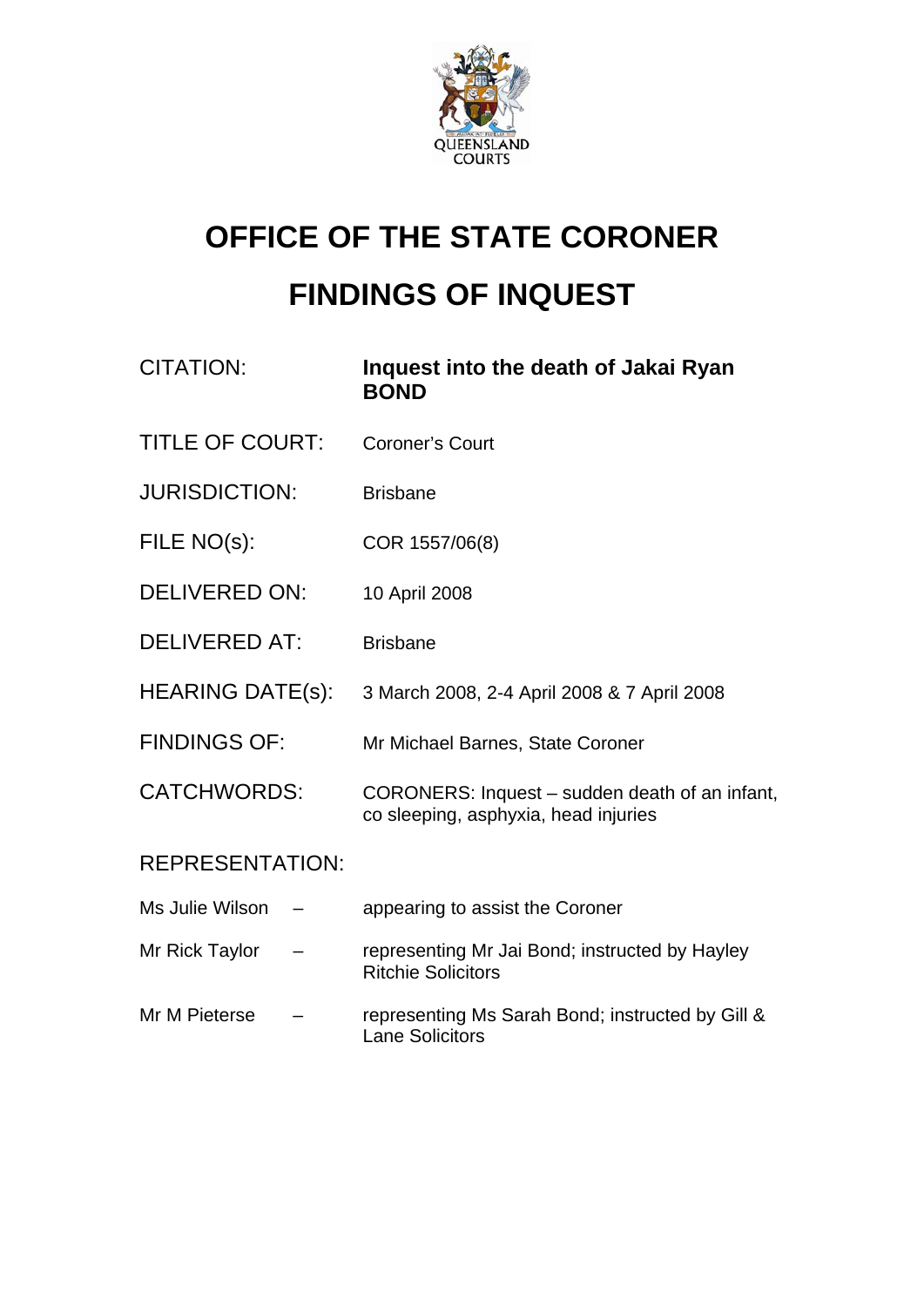# **Findings of the inquest into the death of Jakai Ryan Bond**

#### **Table of contents**

| The admissibility of evidence and the standard of proof3            |  |
|---------------------------------------------------------------------|--|
|                                                                     |  |
|                                                                     |  |
|                                                                     |  |
|                                                                     |  |
| Criminal history and domestic violence history of Jakai's parents 5 |  |
|                                                                     |  |
|                                                                     |  |
| Time of death and responsibility for the head injuries11            |  |
|                                                                     |  |
|                                                                     |  |
|                                                                     |  |
|                                                                     |  |
|                                                                     |  |
|                                                                     |  |
|                                                                     |  |
|                                                                     |  |
|                                                                     |  |
|                                                                     |  |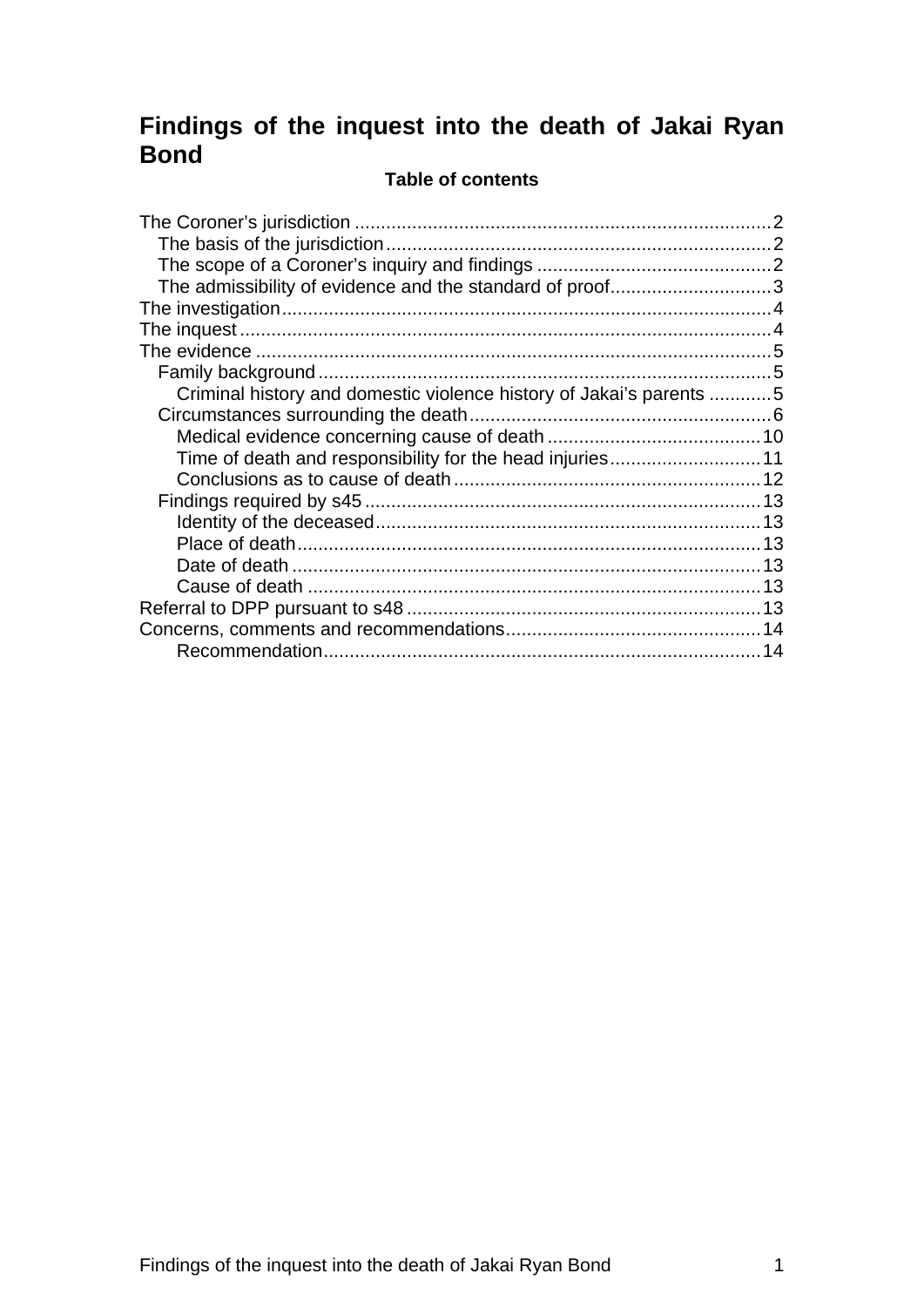# <span id="page-2-0"></span>**Introduction**

*Shortly before midnight on 25 May 2006, Jai Bond fell asleep in a lounge chair while nursing his ten week old baby son, Jakai. When he awoke at around 4.00am, the baby was face down in his lap and not breathing. Frantic resuscitation attempts by his parents and paramedics failed to revive Jakai. An autopsy discovered two fractures to the baby's skull. Accordingly, the death was treated as suspicious and investigated by Child Protection Investigation Unit detectives. No charges were laid.* 

*These findings seek to explain how the death occurred*.

The *Coroners Act 2003* provides in s45 that when an inquest is held, the coroner's written findings must be given to the family of the person who died, each of the persons or organisations granted leave to appear at the inquest and to various specified officials with responsibility for the justice system or other agencies with responsibility for the areas of administration referred to in any comments or recommendations. These are my findings in relation to the death of Jakai Ryan Bond. They will be distributed in accordance with the requirements of the Act and posted on the web site of the Office of the State Coroner.

# **The Coroner's jurisdiction**

Before turning to the evidence, I will say something about the nature of the coronial jurisdiction.

## *The basis of the jurisdiction*

Because Jakai's death was sudden and unnatural it was reported to the Redcliffe coroner in accordance with the requirements of s8(2)(a) and (3)(b) of the Act. When suspicions were raised by the autopsy findings and no charges were preferred, it became obvious an inquest was warranted and the matter was transferred to me as the workload of the Redcliffe magistrate/coroner prevents him from being able to conduct inquests.

## *The scope of a Coroner's inquiry and findings*

A coroner has jurisdiction to inquire into the cause and the circumstances of a reportable death. If possible he/she is required to find:-

- $\bullet$  whether a death in fact happened
- the identity of the deceased;
- when, where and how the death occurred; and
- what caused the person to die.

There has been considerable litigation concerning the extent of a coroner's jurisdiction to inquire into the circumstances of a death. The authorities clearly establish that the scope of an inquest goes beyond merely establishing the medical cause of death but as that issue was not contentious in this case I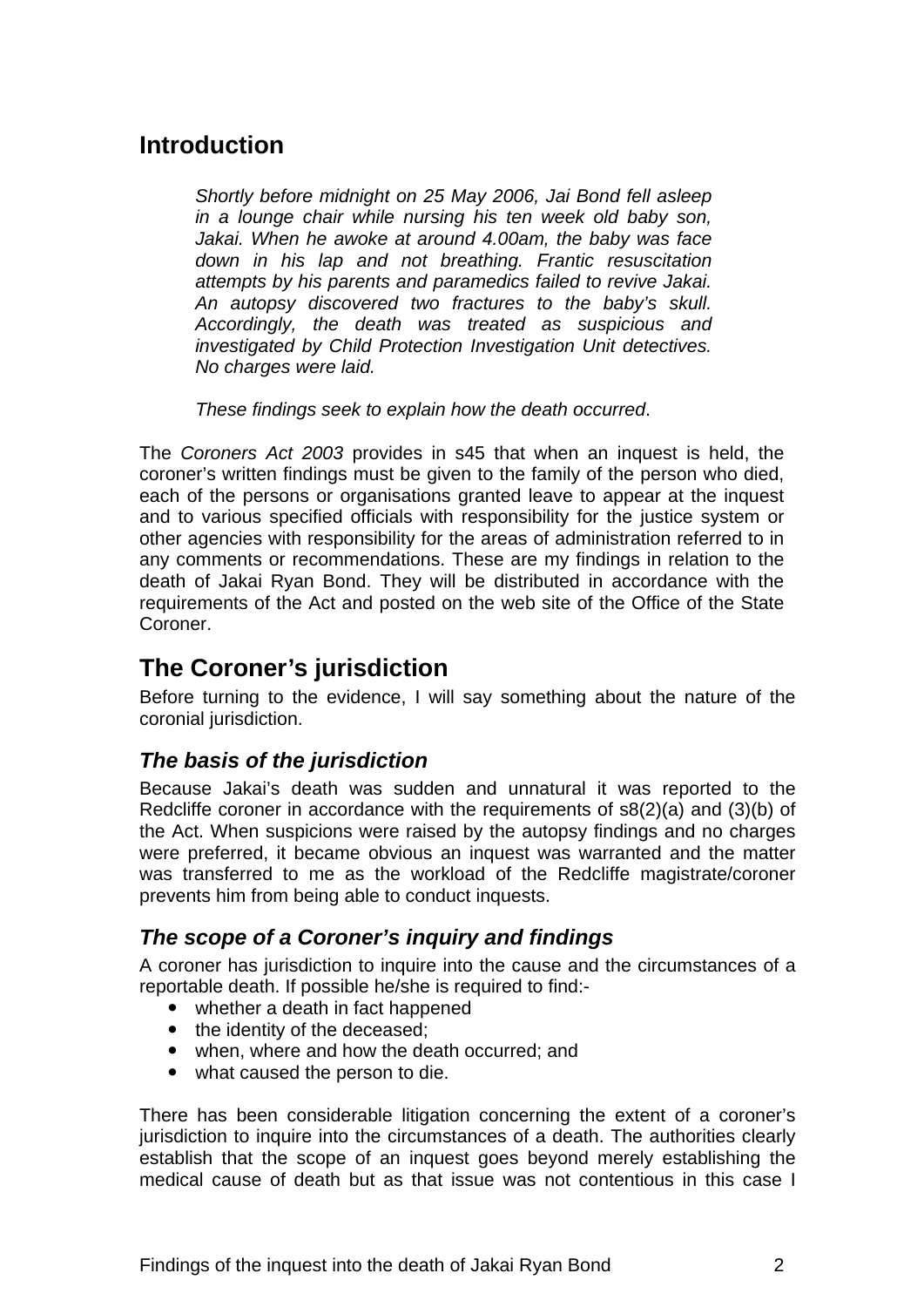<span id="page-3-0"></span>need not seek to examine those authorities here. I will say something about the general nature of inquests however.

An inquest is not a trial between opposing parties but an inquiry into the death. In a leading English case it was described in this way:-

*It is an inquisitorial process, a process of investigation quite unlike a criminal trial where the prosecutor accuses and the accused defends… The function of an inquest is to seek out and record as many of the facts concerning the death as the public interest requires.* [1](#page-3-1)

The focus is on discovering what happened, not on ascribing guilt, attributing blame or apportioning liability. The purpose is to inform the family and the public of how the death occurred with a view to reducing the likelihood of similar deaths. As a result, the Act authorises a coroner to make preventive recommendations concerning public health or safety, the administration of justice or ways to prevent deaths from happening in similar circumstances in future.<sup>[2](#page-3-2)</sup>

A coroner must not include in the findings or any comments or recommendations statements that a person is or maybe guilty of an offence or civilly liable for something. $3$  However, if, as a result of considering the information gathered during an inquest, a coroner reasonably suspects that a person may be guilty of a criminal offence; the coroner must refer the information to the appropriate prosecuting authority.<sup>[4](#page-3-4)</sup>

## *The admissibility of evidence and the standard of proof*

Proceedings in a coroner's court are not bound by the rules of evidence because s37 of the Act provides that the court "*may inform itself in any way it considers appropriate."* That doesn't mean that any and every piece of information however unreliable will be admitted into evidence and acted upon. However, it does give a coroner greater scope to receive information that may not be admissible in other proceedings and to have regard to its provenance when determining what weight should be given to the information.

This flexibility has been explained as a consequence of an inquest being a factfinding exercise rather than a means of apportioning guilt: an inquiry rather than a trial. $^5\,$  $^5\,$  $^5\,$ 

A coroner should apply the civil standard of proof, namely the balance of probabilities, but the approach referred to as the *Briginshaw* sliding scale is applicable. $6$  This means that the more significant the issue to be determined, the more serious an allegation or the more inherently unlikely an occurrence,

 <sup>1</sup> *R v South London Coroner; ex parte Thompson* (1982) 126 S.J. 625 2

<span id="page-3-3"></span><span id="page-3-2"></span><span id="page-3-1"></span> $2$  s46

 $3$  s45(5) and 46(3)

 $4$  s48

<span id="page-3-6"></span><span id="page-3-5"></span><span id="page-3-4"></span><sup>&</sup>lt;sup>5</sup> *R v South London Coroner; ex parte Thompson* per Lord Lane CJ, (1982) 126 S.J. 625<br><sup>6</sup> Anderson v Blashki [1993] 2 VR 89 at 96 per Gobbo J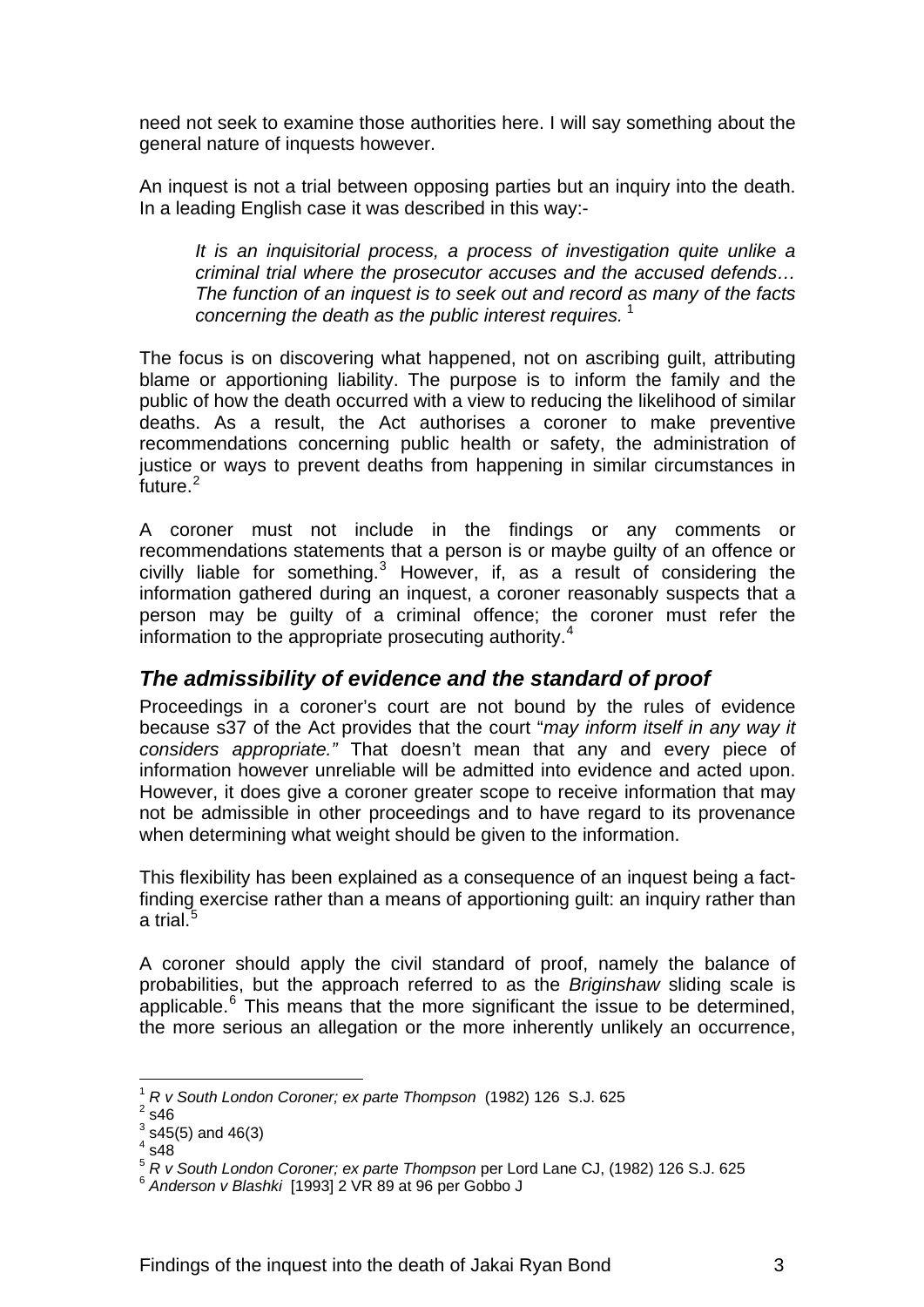<span id="page-4-0"></span>the clearer and more persuasive the evidence needed for the trier of fact to be sufficiently satisfied that it has been proven to the civil standard.<sup>[7](#page-4-1)</sup>

It is also clear that a coroner is obliged to comply with the rules of natural justice and to act judicially. $8$  This means that no findings adverse to the interest of any party may be made without that party first being given a right to be heard in opposition to that finding. As *Annetts v McCann[9](#page-4-3)* makes clear that includes being given an opportunity to make submissions against findings that might be damaging to the reputation of any individual or organisation. However, in *R v Tennent; ex parte Jager*[10](#page-4-4) the Supreme Court of Tasmania held that this obligation did not extend to hearing submissions for the subject of a potential referral to the DPP prior to such a referral being made.

# **The investigation**

A number of general duties police officers attended the scene, arriving before the ambulance officers. Once Jakai was transported to the Redcliffe Hospital those officers obtained versions from the parents and other family members as to what had transpired. The house was examined and photographs taken. Jakai's body was also photographed at the hospital. There were no obvious signs of trauma on the body and the versions of the parents and relatives were consistent. This initially led police to believe the death was the result of natural causes.

When the autopsy revealed two skull fractures, the investigation was taken over by officers of the Child Protection Investigation Unit and the death was treated as suspicious.

Jakai's parents were interviewed a number of times as were the other occupants of the house, neighbours and associates of the parents. A paediatrician with extensive forensic experience was consulted; she reviewed the autopsy report and provided an opinion as to the likely causes of the injuries etc.

I am satisfied the investigation was thorough and competently undertaken. I commend Detective Sergeant Leyendeckers and the officers who assisted him for their efforts.

# **The inquest**

A directions hearing was convened on 3 March 2008. Ms Wilson was appointed counsel assisting. An issues list was distributed and a tentative list of witnesses discussed. The matter was then adjourned for hearing on 2 April 2008 when it proceeded over three days. When the inquest commenced, leave to appear was granted to Jakai's mother and father. They were

 <sup>7</sup> Briginshaw v Briginshaw (1938) 60 CLR 336 at 361 per Sir Owen Dixon J

<span id="page-4-2"></span><span id="page-4-1"></span><sup>8</sup> *Harmsworth v State Coroner* [1989] VR 989 at 994 and see a useful discussion of the issue in Freckelton I., "Inquest Law" in *The inquest handbook*, Selby H., Federation Press, 1998 at 13

<span id="page-4-3"></span><sup>9</sup> (1990) 65 ALJR 167 at 168

<span id="page-4-4"></span><sup>10 (2000) 9</sup> Tas R 111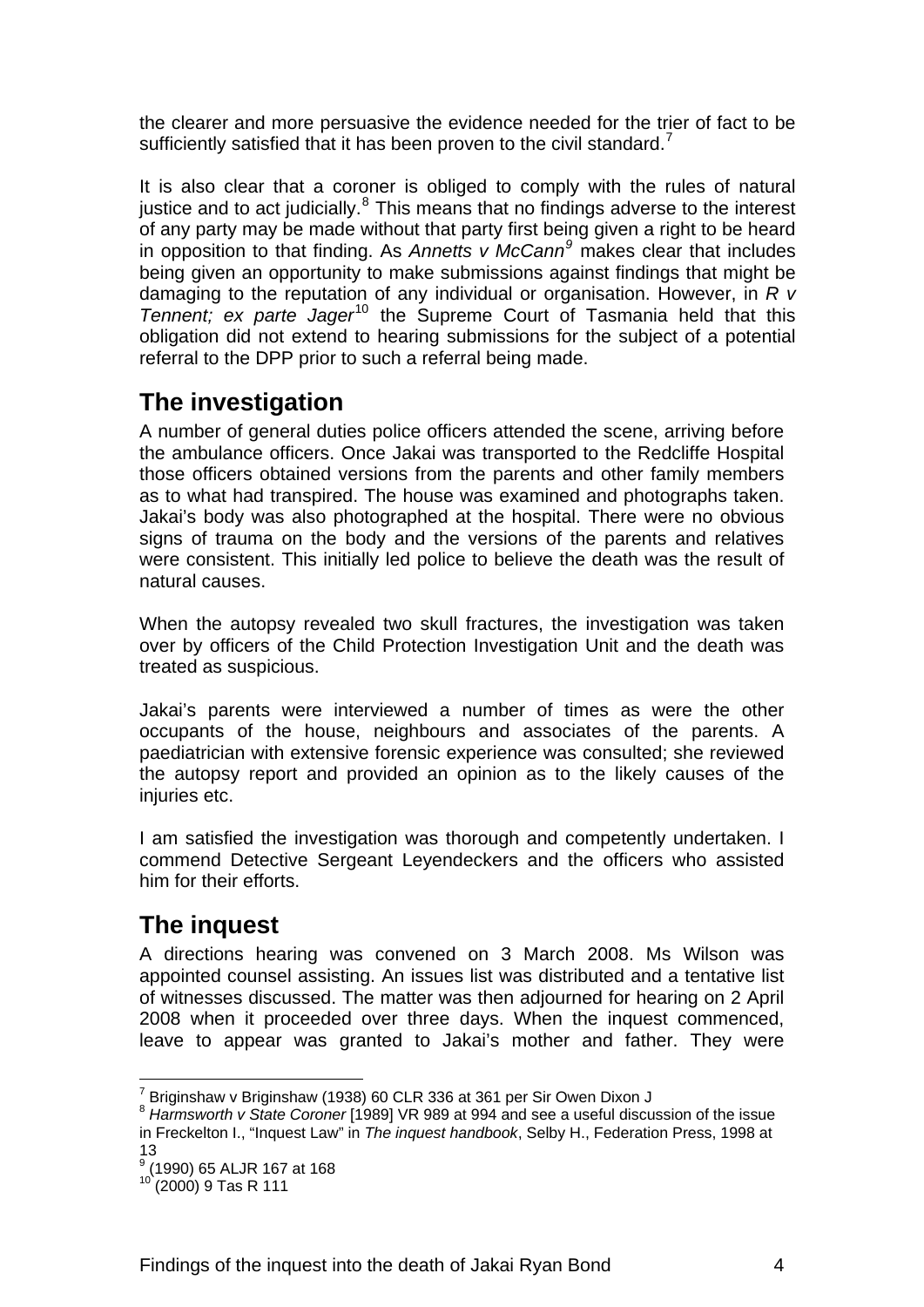<span id="page-5-0"></span>separately represented. One hundred and two exhibits were tendered and 16 witnesses gave evidence.

At the close of evidence, counsel assisting and the legal representatives of those granted leave to appear made oral submissions on the findings I might make. I found them to be of great assistance.

# **The evidence**

I turn now to the evidence. Of course I can not even summarise all of the information contained in the exhibits and transcript but I consider it appropriate to record in these reasons the evidence I believe is necessary to understand the findings I have made.

## *Family background*

Jakai Bond was born on 17 March 2006. He was 10 weeks old at the time of his death

Jakai was the son of Jai Bond and Sarah Sutton. At the time of Jakai's death, the couple lived at 67 Bancroft Terrace Deception Bay with Jakai and Sarah's two children from a previous relationship. Also living there at the time of Jakai's death was Sarah's mother, Kathryn Gyorosi, and her son, Sarah's 20 year old brother, Brett Sutton.

Jai and Sarah met in late 2004 when Sarah was pregnant with her second child. Her relationship with the father of the two older children ended in early 2005. She took up with Jai soon after and became pregnant with Jakai a couple of months later.

On 11 November 2005, Jai was convicted of a number of property offences and a breach of a suspended sentence in the District Court at Brisbane. He was sentenced to nine months imprisonment. Jakai was born while he was in jail. When he was released in April 2006, he moved into the Bancroft Terrace house with Sarah, her mother and brother.

Neither of Jakai's parents was in paid employment. Sarah spent most of her time caring for the three children and socialising with friends. Jai seems to have assisted with the children to a lesser extent, socialised with his friends and hung around the house playing video games. He acknowledged he smoked marihuana frequently - "*whenever I could can get my hands on it",* and, according to Ms Gyorosi and police intelligence, he also used amphetamines.

## *Criminal history and domestic violence history of Jakai's parents*

Mr Bond has a criminal history stretching back to 1999. Since then he has been before various courts on 20 occasions, been convicted of over 70 offences including break and enter dwelling, wilful damage, assault occasioning bodily harm and breaches of domestic violence orders.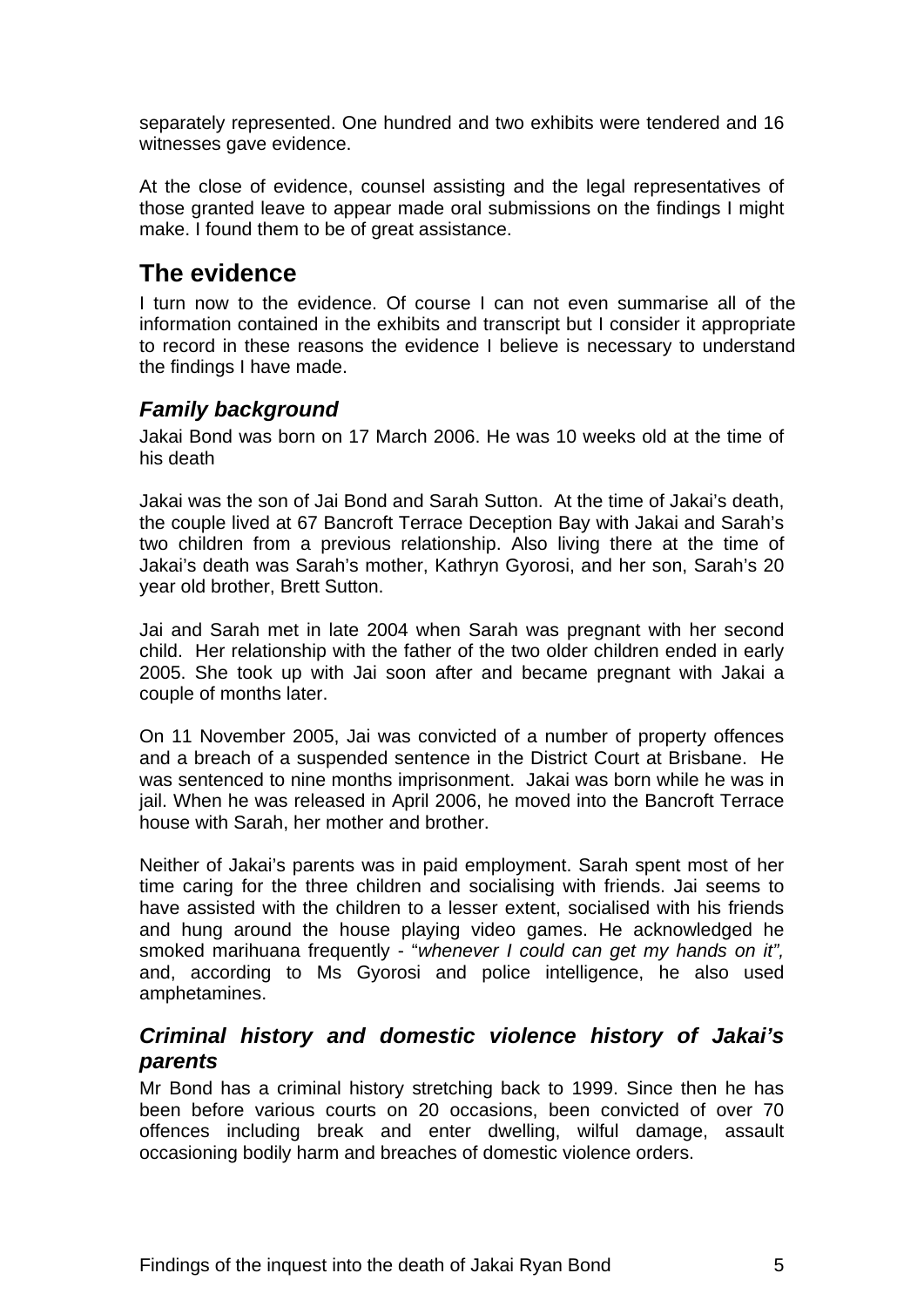<span id="page-6-0"></span>He has been sentenced to imprisonment on eight occasions, most recently for a range of offences including breaches of a domestic violence order, receiving stolen property and assault occasioning bodily harm. In the Redcliffe Magistrates Court on 4 January 2008, a head sentence of 12 months imprisonment was imposed with a court ordered parole release date of 4 April 2008.

Ms Sutton also has some criminal history. She was first before the courts in 2002 when she was 18 years old. Since then she has been convicted of approximately 16 offences ranging from contravening a lawful direction and shop stealing to fraud. Most recently she was prosecuted for failing to appear in accordance with a bail undertaking in connection with dishonesty offences.

Mr Bond has been convicted of breaching a domestic violence order on five occasions.

#### *Circumstances surrounding the death*

All was not harmonious in the Bancroft Terrace household on the morning of Thursday 25 May 2006: Ms Sutton was angry and upset that Mr Bond had stayed out late the evening before, socialising with friends and leaving her to care for the children. Indeed this was the continuation of an ongoing dispute that had resulted in Mr Bond pushing Ms Sutton into a sofa a day or so before. It is clear theirs was a volatile relationship characterised by frequent noisy arguments.

When she awoke, Ms Sutton decided to go out; either to the local shops or to visit Mr Bond's mother with whom she had a close relationship. She told him she was taking Jakai but he would need to care for the other two children.

This displeased Mr Bond as he was short of sleep and hung over. It seems likely he expressed his displeasure by shouting at Ms Sutton and/or the children. She left on foot. Sometime later, Jakai's grandmother, Ms Gyorosi also started shouting. Whether this was in response to Mr Bond abusing the children or for some other reason I was not able to establish. In any event her shouting aggravated Mr Bond's already unhappy disposition and they came into conflict. The shouting woke Brett Sutton and he joined in the exchange of loud abusive remarks.

It seems Ms Gyorosi was in the back yard and Mr Bond confronted her there. I am unable to say exactly what transpired during the confrontation: I consider Ms Gyorosi lied about it when she went to the local police station to make a complaint and told an officer Mr Bond punched her in the face and lied about to this court when she said there was no physical contact. Mr Bond also denied any physical contact but I have no reason to disbelieve the neighbour who says she saw Mr Bond push Ms Gyorosi while they were yelling at each other.

As a result of this incident, Ms Gyorosi left the house and went to the Deception Bay police station. She was driven there by Natasha Harrison, a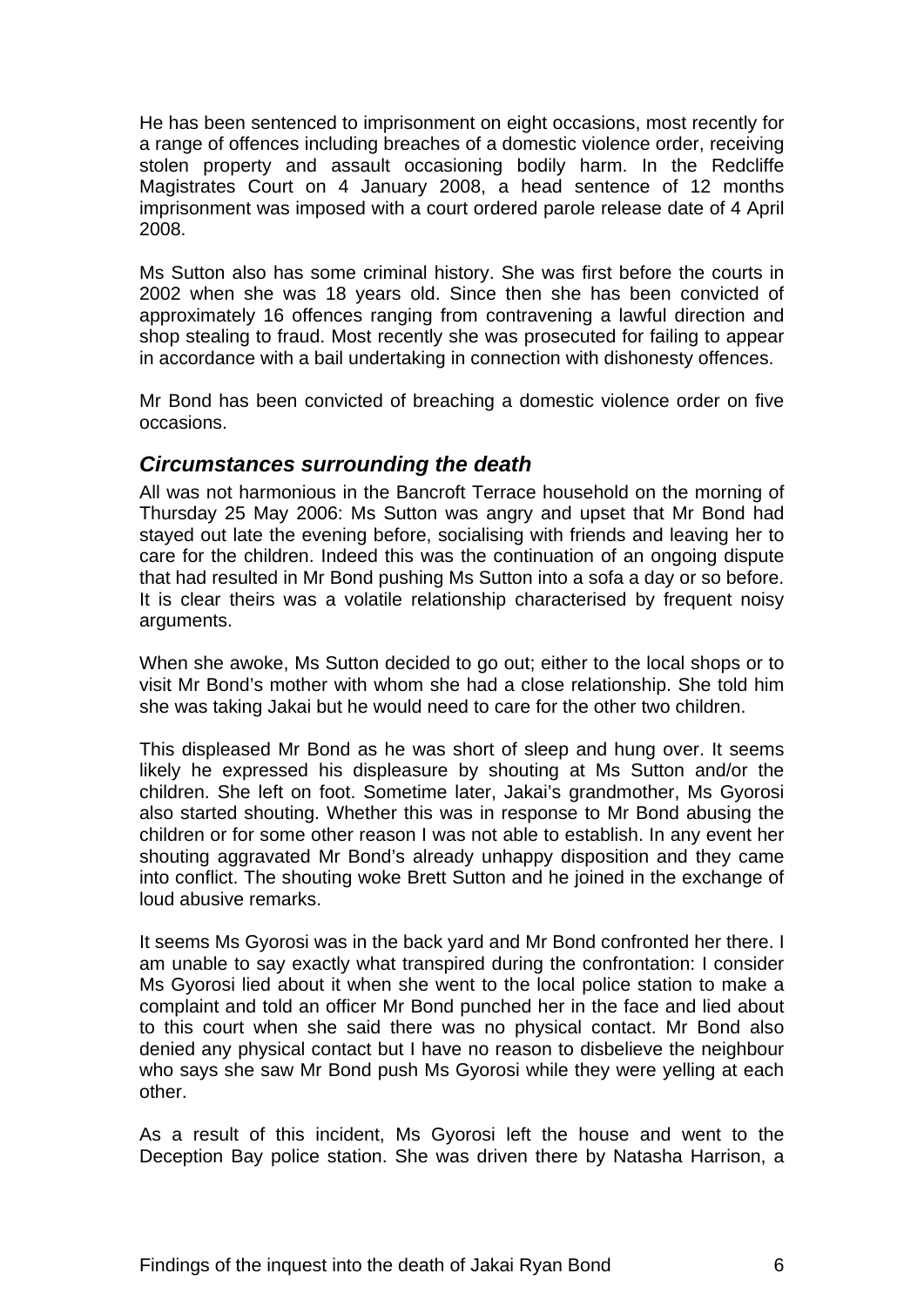friend of Mr Bond and Ms Sutton who, as usual just turned up to visit Sarah. It seems she spent most of her days at the Bancroft Terrace house.

Meanwhile, Ms Sutton had come across Ms Bond, her partner's mother at the local shops and went to her place with Jakai. After socialising there for some hours, Ms Sutton, Ms Bond and Ms Bond's partner walked back to Bancroft Terrace.

There they found Jai Bond and Brett Sutton playing video games. It seems both were already "stoned": Mr Sutton says they had a couple of "cones" soon after he woke. The two older children were not there. From Ms Harrison, Ms Sutton discovered they were with her mother at the police station and so she asked Ms Harrison to take her there.

At the police station, Ms Sutton found Ms Gyorosi in the process of applying for a domestic violence order.

Ms Sutton, Ms Harrison and the two older children then returned to the Bancroft Terrace residence. Jakai had stayed there in the care of his paternal grandmother.

Ms Sutton told Mr Bond what had transpired at the police station. He was upset by this and stormed off. Ms Sutton, Ms Bond and her partner walked to Ms Bond's house pushing the three children in two strollers. Mr Bond joined them there later in the afternoon.

At about 7.00pm, a friend of Ms Bond drove Sarah, Jai and the three children back to Bancroft Terrace.

Soon after they arrived home, they were joined by Ms Harrison, her boyfriend and another male, mutual friend. Ms Harrison and Ms Sutton then went shopping. When they returned to Bancroft Terrace the group sat around talking and playing video games. Mr Sutton and Mr Bond smoked marijuana in the kitchen or on the back veranda. Ms Sutton and Ms Harrison deny knowing this was occurring but I don't believe them. The neighbours say during the evening numerous cars came and went at short intervals and this was not unusual.

The guests left at around 10.00 – 10.30pm. Ms Harrison says when she left Jakai was asleep on a lounge chair in the lounge room, propped up with a pillow. Soon after, Ms Sutton took Jakai into the main bedroom where she, Mr Bond and the three children usually slept, to feed him.

She says as she was doing this one of the other children woke up and began crying. She was not able to settle either child and so called out for Mr Bond to come and help her. They had not been speaking much during the day as she was still angry with him for going out the previous night. He was watching television in the lounge room and heard the commotion in the bedroom but acknowledges he did not go in until Ms Sutton called to him a couple of times.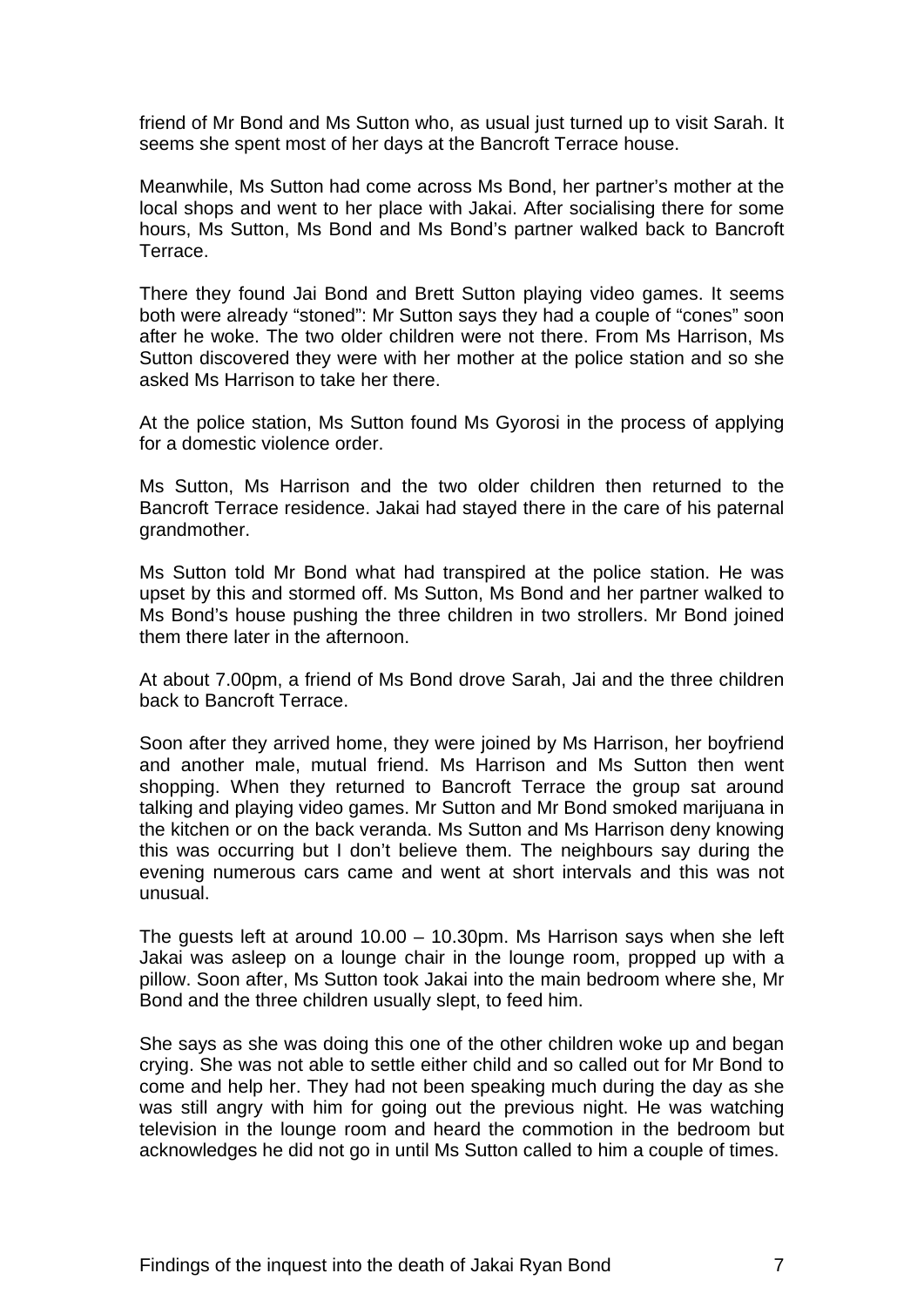Ms Sutton is adamant that until the other child awoke, Jakai was feeding normally and was showing no signs of any trauma or distress. She acknowledges he had some type of chest infection. He was, according to her "a bit chesty" and she had sought some medical attention for him the week before but had missed an appointment at the outpatients' clinic at the Redcliffe Hospital scheduled for 24 May.

Mr Bond says he took the baby out into the living room and held him in an almost upright position against his chest as he reclined in a lounge chair. Mr Bond apparently fell asleep. He says when he woke, Jakai was in his lap; face down with his face resting on Mr Bond's right thigh. He turned the baby over and could see he wasn't breathing and looked bluish. He knew something was seriously wrong and jumped up and ran to the main bedroom.

Ms Sutton and her brother both recall being woken by Mr Bond running down the hallway screaming words to the effect "*He*" or "*Jakai is not breathing".*

Mr Bond says he put Jakai on the floor in the living room and brought Ms Sutton to him but Ms Sutton says the baby was brought into the main bedroom. She attempted to resuscitate him. They then all moved into the lounge room. Jakai was placed on the floor and the ambulance was called. The call was received at 4.09am.

Jai and Sarah were clearly in distress when the first 000 call was made. Shortly after Ms Sutton called back and the operator was able to give her instructions to perform CPR on the child which she did. At that stage she told QAS the child was still warm and his mouth was wet, however he was not breathing.

Numerous neighbours reported hearing lots of screaming and wailing. A comment that could amount to an acknowledgment of guilt "*It's my fault*" was heard spoken by a female and rejected by a male.

Loud banging noises were also heard. These were later found to be Mr Bond and Mr Sutton punching holes in the wall sheeting.

Brett Sutton ran downstairs and told his mother what had happened. She claims he told her Mr Bond had killed the baby. She ran next door and asked neighbours to call an ambulance. She repeatedly alleged someone had killed the baby. She told the QAS operator:

*"He's killed the baby, the baby's dead.* 

*I* don't know what's happened; I can't get to them (the other children).

*She's* (Ms Sutton) *stuck in the house with him. He's probably going to kill her too.* 

*Please hurry, before he kills somebody else."*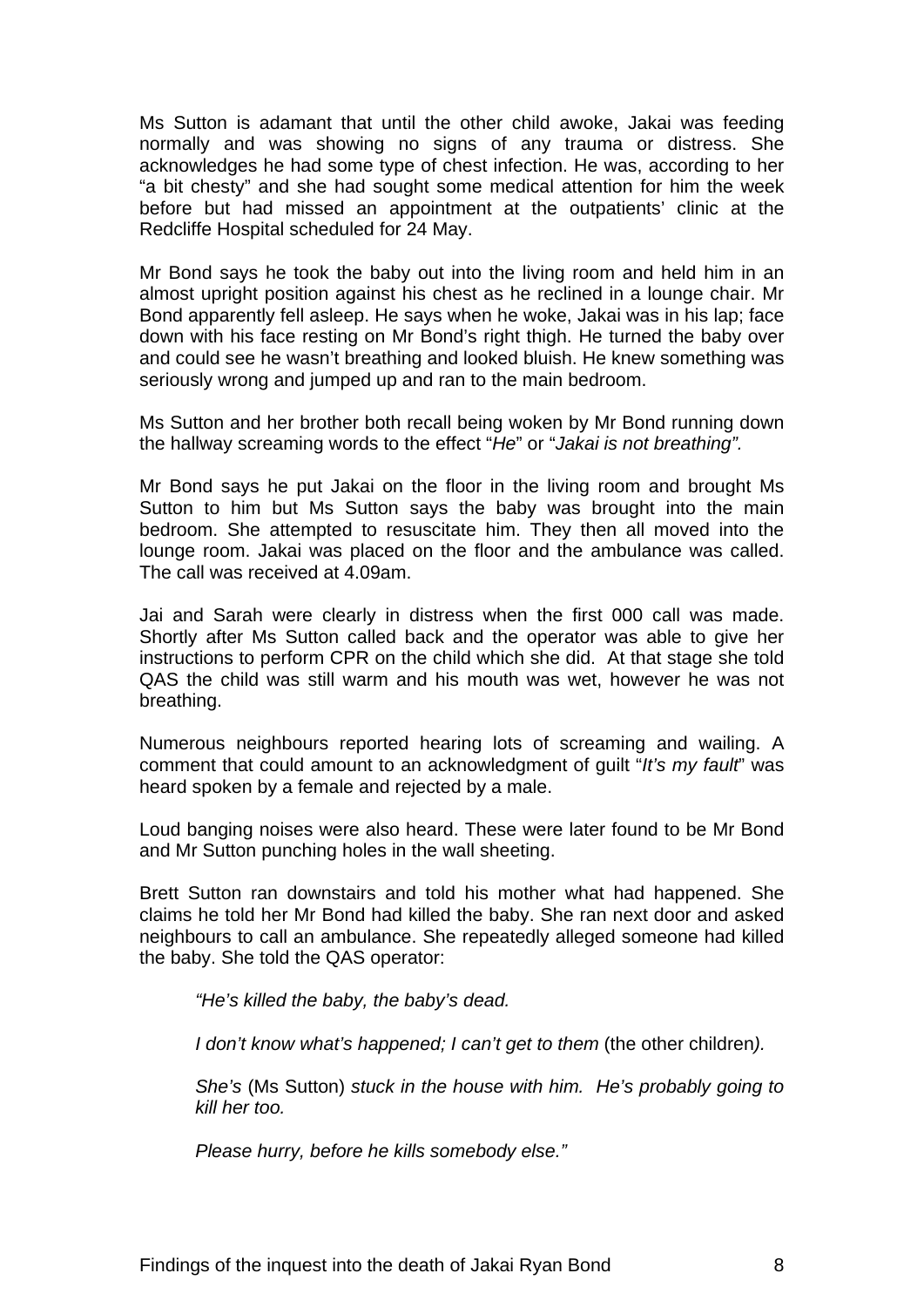Her comments gave the impression Mr Bond wouldn't let anyone near the other children, or there was difficulty getting the other children out of the house. However Brett Sutton in fact brought one of the other children over to her at the neighbours' place.

These allegations are now said to have been made as a result of a misunderstanding. It is difficult to comprehend how such serious allegations could be made without any foundation. It may be a reflection of Ms Gyorosi's hysterical personality or her disregard for the truth.

Because of these allegations, the QAS officers asked that police also be requested to attend. Because an available police vehicle was nearer than the ambulance station at Petrie they in fact arrived first, at about 4.15am and the ambulance arrived at 4.20am.

The scene encountered by police and QAS officers was described as confused and volatile with numerous persons milling around and loud wailing and swearing coming from within the house.

The first police officers to arrive say that when they entered the house Ms Sutton was performing mouth to mouth resuscitation on Jakai while obtaining instruction over the telephone from the QAS. Advanced Paramedic Douglas Buchanan states Jai Bond was standing at the top of the stairs when they arrived. He was looking out across the road and appeared dazed and distressed. Police assisted QAS officers to "get through the crowd" and to the child.

The ambulance officers say their examination of Jakai found he was not breathing, had no pulse or heart beat and had fixed, dilated pupils. He felt warm and was limp. They noted no signs of trauma. They continued CPR and quickly concluded the baby should be transported to hospital. QAS officer Buchanan gave evidence he picked up Jakai with two hands and cradled him in his left arm with his head in the crook of his elbow and his bottom in the palm of his left hand. He continued external heart massage with his right hand. The officer is adamant that contrary to a suggestion later made by the baby's mother, the infant's head did not come into contact with the wall or door jam as he was carrying Jakai out of the house. His version is corroborated by the other QAS officer and a police officer who was assisting them. I have no hesitation in accepting Mr Buchanan's evidence in this regard.

Soon after the two QAS officers took Jakai into the back of their vehicle an intensive care paramedic arrived. He intubated the baby and administered adrenalin via an endotracheal tube and via an intra-osseous needle inserted into Jakai's tibia. Despite these efforts the child at all times remained asystole. He was lifeless and stiff on arrival at the Redcliffe Hospital. Jakai was pronounced dead at 5.15am. Jakai's parents identified his body to a police officer in attendance.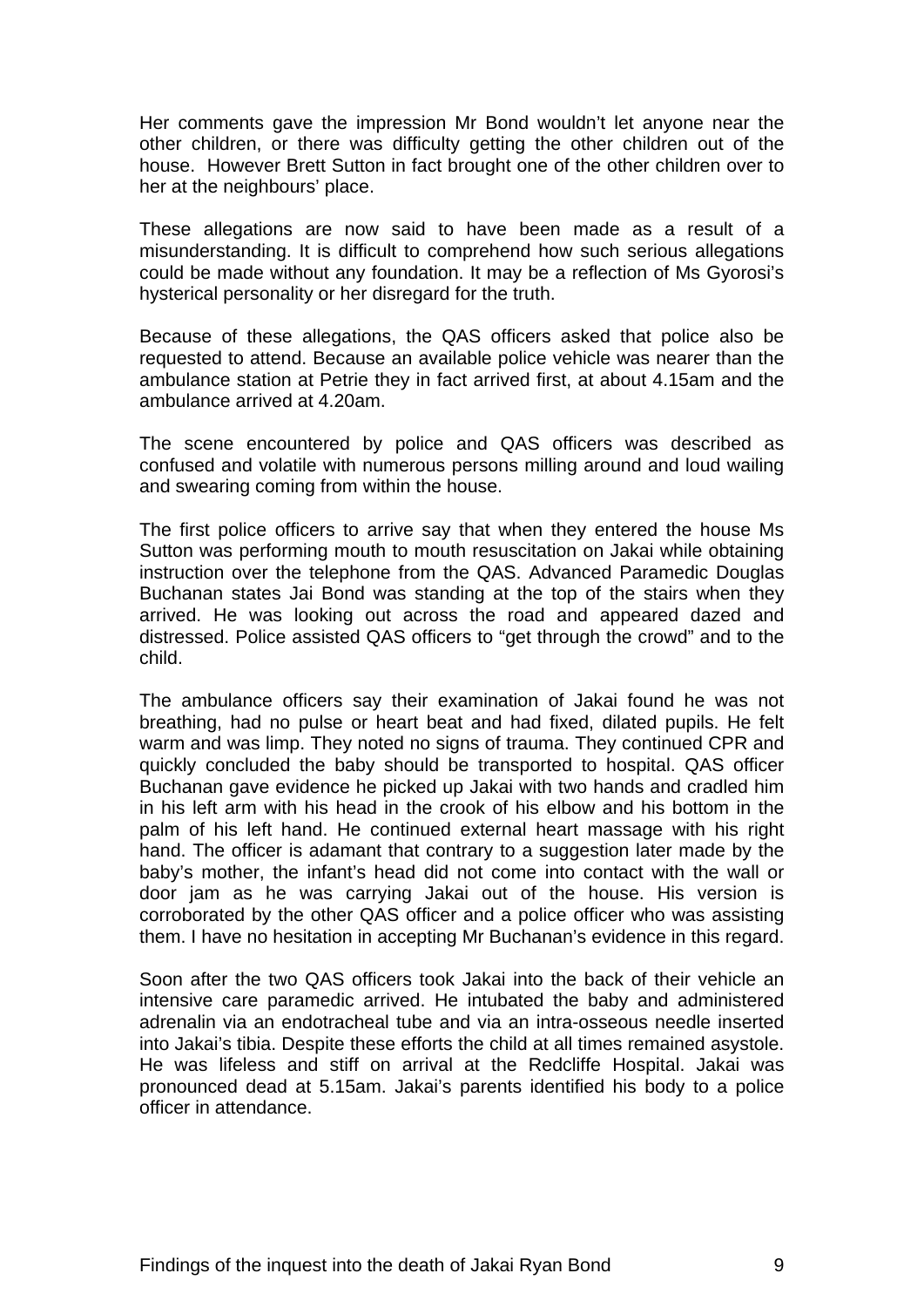<span id="page-10-0"></span>I am satisfied that Jakai's parents and the QAS officers did all that was reasonably possible to revive the baby. I find he was already dead when discovered by Mr Bond shortly after 4.00am.

#### *Medical evidence concerning cause of death*

On 29 May, an autopsy was conducted on Jakai's body by Dr Nathan Milne, an experienced forensic pathologist with experience in paediatric pathology. His examination was conducted in accordance with the international standardized autopsy for sudden unexpected infant death protocol. He arranged for a full radiological examination, histology of selected organs, neuropathology, microbiology, metabolic screening, toxicology and forensic biology to be undertaken.

 He found an extensive sub galeal haemorrhage extending over much of the right parietal bone, an indentation to the peak of the occipital bone and two non-displaced linear fractures to the right parietal bone that ran at 90 degrees to each other and ended at the saggital suture and the lambdoid suture respectively.

The absence of acute inflammatory infiltrate or margination of acute inflammatory cells within the blood vessels associated with the fracture and the haemorrhage convinced Dr Milne the injuries had occurred before death but they were "*very recent*"; at most four to six hours before death but more likely less than that.

He is of the view the injuries would have required moderate force. He thought it unlikely that the infant falling from the arms of a seated adult onto a carpeted floor or a coffee table would result in such fractures but he could not exclude it. He said he considered two applications of force were more likely but one was possible.

Other significant injuries present at post-mortem are large petechial haemorrhages in the thymus, lung and heart and congestion in some organs.

Histology identified small foci of bronchopneumonia in the lungs and microbiology isolated a bacteria associated with this disease in samples of lungs, blood and brain. At the inquest Dr Milne described the bronchopneumonia as "*relatively mild".*

Dr Milne considered he could not ascertain the cause of death from his examination and the other tests but he listed the head injuries and bronchopneumonia as "*other significant conditions*".

Dr Milne gave evidence that the bronchopneumonia and the skull injuries could both negatively impact on the respiration of the infant.

A report was also obtained from Dr Catherine Skellern, a specialist paediatrician who holds a consultant position at the Royal Brisbane Hospital Child Advocacy Service. She also gave evidence at the inquest. Dr Skellern is of the opinion the fractures were due to the application of blunt impact(s) of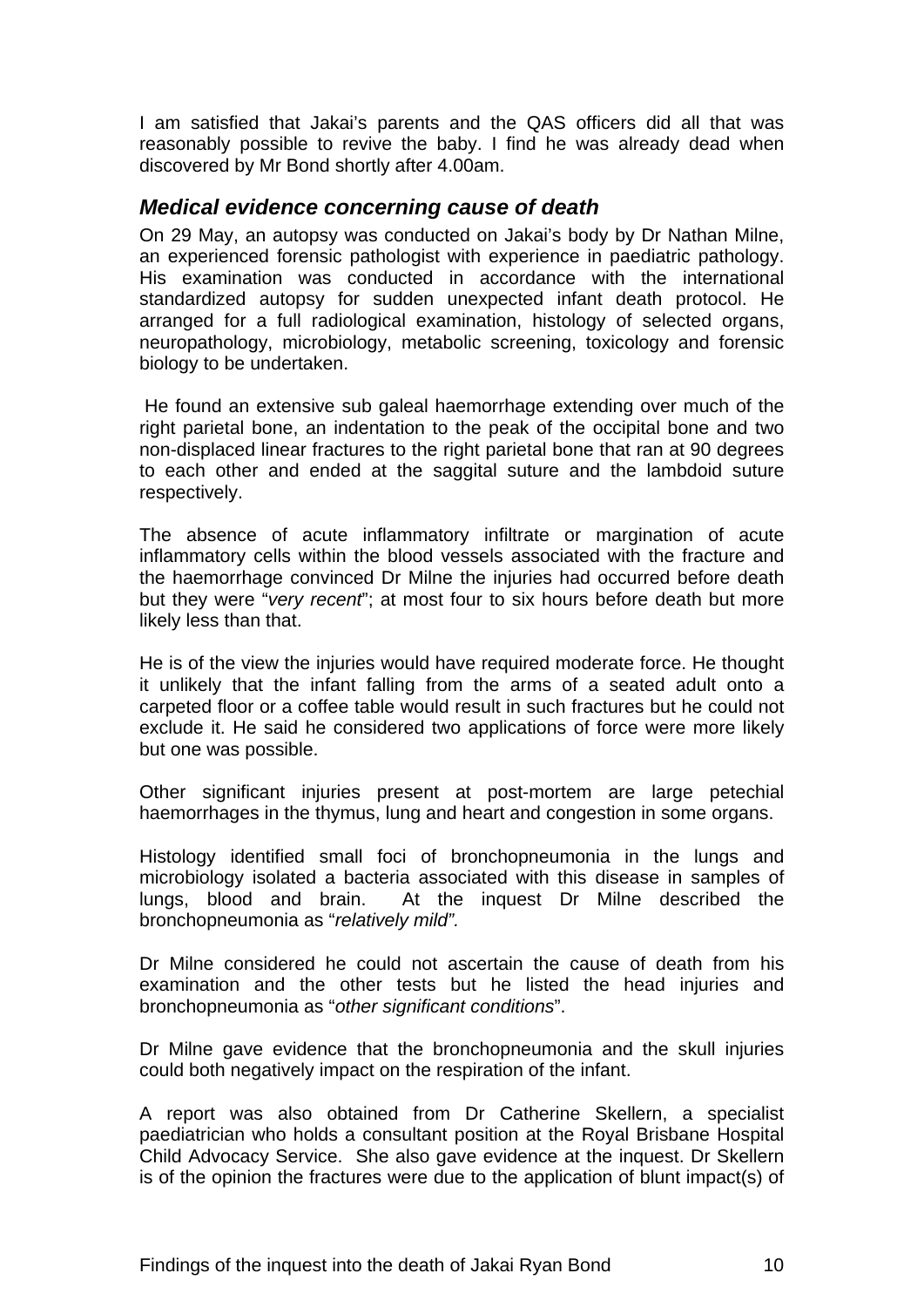<span id="page-11-0"></span>moderate force to the right side of the head. She thought it possible the two fractures were the result of a single impact but equally, could be the result of two impacts. There was no indication of shaking and Dr Skellern said it was not possible to say whether the impacts were the child hitting a hard surface or a blow or blows by an object in motion. Dr Skellern says some features of the injuries are consistent with abuse cases, but other factors present in such cases are absent here.

In her report, she said the injuries were "*very recent and close to the time of death".* When giving evidence Dr Skellern expressed the view the injuries most likely occurred "*a few hours before death"* but when pressed to be specific she deferred to Dr Milne's expertise in this regard.

Dr Skellern states the child would have felt pain as a result of the injuries which might have manifested as crying and a reluctance to feed. She says the child might have experienced a concussion as a result of the blow or blows and if so the child would have appeared stunned, dazed or floppy. A brief period of unconsciousness is possible with concussion.

Dr Skellern also gave evidence the bronchopneumonia was not sufficiently extensive to cause death.

## *Time of death and responsibility for the head injuries*

Important to an understanding of the circumstances of the death is the ascertainment of the time it occurred. This may also enable a finding as to who is likely to have caused the head injuries. I have found that Jakai was dead when Mr Bond awoke at about 4.00am and I accept his evidence the child was alive when he took him into the living room between 11.00 and 11.30.

Initially, neither parent (nor any other witness) provided any explanation for the skull fractures. After they were brought to her attention, Ms Sutton advanced several possible explanations. She suggested the older children might have inflicted the head injuries during play. However there was no reliable evidence these incidents occurred as Ms Sutton described them and in any event if they did occur it was at a time well outside the possible time frame suggested by Dr Milne. Ms Sutton has also suggested a paramedic hit the baby's head against the wall or door on the way out of the house. She acknowledged when giving evidence that she did not see this happen but suggested she heard a noise that may have been caused by it. I consider she is lying about this.

No precise conclusion as to the time of death can be drawn from the fact the baby felt warm when he was found because he had been lying on his father's lap and a heater was on near by. However, there is also the evidence of the doctor who issued the life extinct certificate at 5.15am that the body was stiff at that stage. Dr Milne said it is extremely difficult to extrapolate the time of death from the on-set of rigor mortis in babies. However, it is obvious the onset of the condition at 5.15am makes it more likely the death occurred later.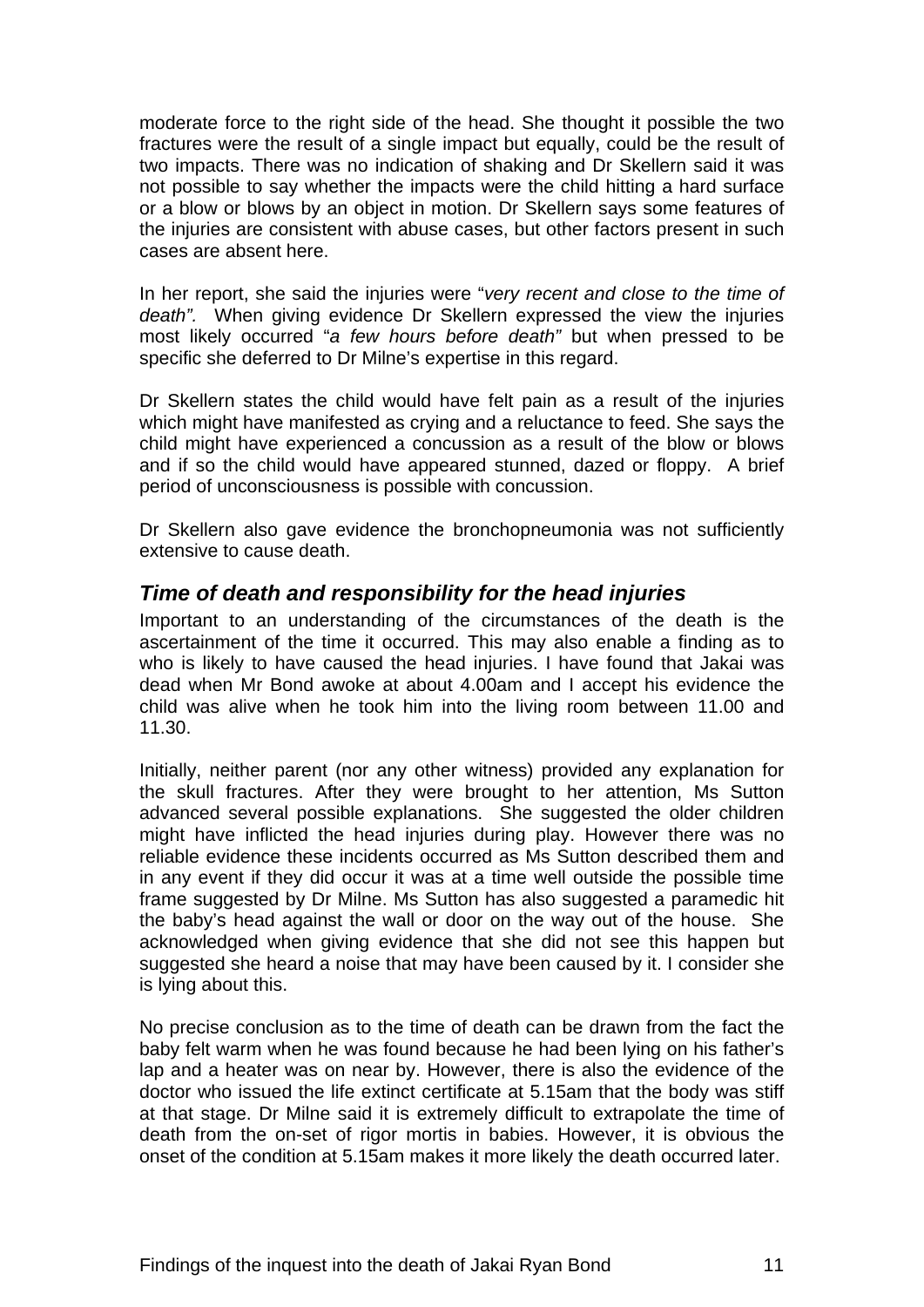<span id="page-12-0"></span>Nevertheless, accepting the injuries to Jakai's head may have occurred up to six hours before death, I am of the view the time of death can not be stipulated with sufficient precision to exclude the possibility the injury occurred before the guests left the house at around 10.00 to 10.30. I consider this very unlikely to have occurred; the ensuing crying would surely have attracted the mother's attention. I believe the most likely scenario involves some injury to the baby when the mother was struggling to cope with two of the children in the bedroom at around 11.00pm. This would explain her expression of remorse on the night and her subsequent fabrication attempting to inculpate the ambulance officer.

However, the seriousness of a finding to that effect means compelling evidence would be required in accordance with the *Briginshaw* principle. It does not exit in this case; therefore I am unable to specify the time of death or the cause of the head injuries.

#### *Conclusions as to cause of death*

I accept the medical opinion that the head injuries did not directly cause the death. It is apparent Jakai was suffering from bronchopneumonia but both medical experts say it was not sufficiently serious or widespread to cause his death. The autopsy also revealed physical evidence consistent with asphyxia being the cause of death.

Counsel for the husband and counsel for the wife submitted that as there was insufficient or no evidence found at autopsy to sustain a finding that asphyxiation was the cause of death. An analogy may best demonstrate why I consider those submissions misconceived. If a known non-swimmer is found floating face down in the sea and an autopsy reveals no physical trauma and no disease that could cause death and toxicology reveals no toxins; a finding of drowning as the cause of death will usually be made even though there is rarely any physical evidence found at autopsy positively supporting such a conclusion. It is inaccurate to say there is no evidence to support such a finding. Rather the finding is based on all of the circumstances. The autopsy results are only one source of that evidence and negative autopsy findings may be equally relevant to determining a cause of death.

Similar deductive reasoning can be used to reach a finding of asphyxia. Especially in neonates and infants, asphyxia frequently leaves no evidence that can be seen at autopsy but the absence of any other reasonable cause and the circumstances in which a death occurs enables it to be found as the dominant cause of death in some cases.

In this case, there are numerous factors that indicate asphyxia was the most likely cause of death. The baby was found in a position in which his breathing is likely to have been restricted; he was in the care of a fatigued and drug affected adult who would not have been responsive to his impact on the baby or any distress it manifested; the baby was suffering from a chest infection that would have compromised his respiration and head injuries that could compound this respiratory impairment. When these factors are married with the petechial haemorrhages and congestion found at autopsy and the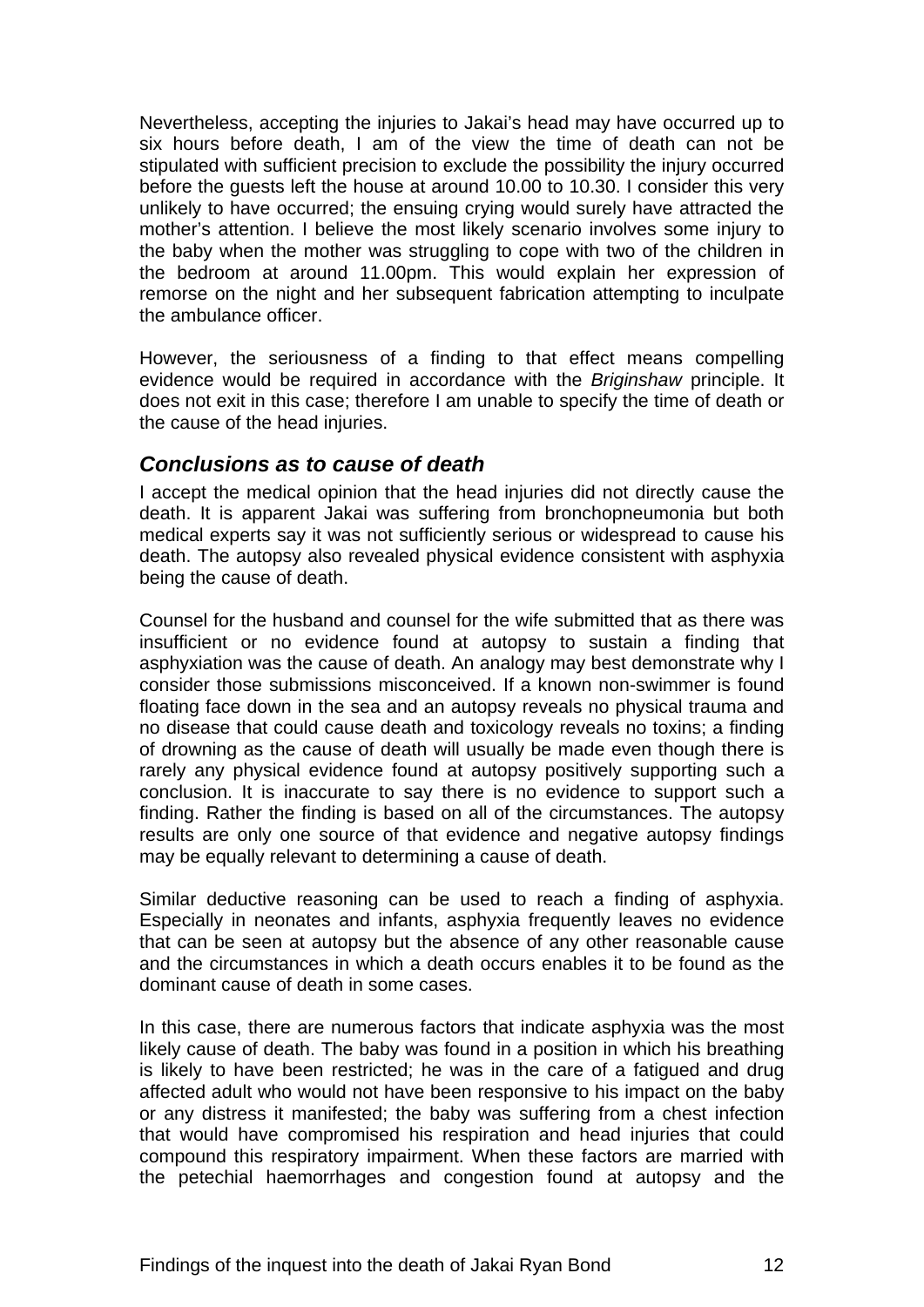<span id="page-13-0"></span>absence of evidence of any other natural cause, they persuade me asphyxia was the primary cause of death.

## *Findings required by s45*

I am required to find, as far as possible, who the deceased was, when and where he died, what caused the death and how he came by his death. I have already dealt with this last aspect of the matter, the manner or circumstances of the death. As a result of considering all of the material contained in the exhibits and the evidence given by the witnesses I am able to make the following findings in relation to the other aspects of the matter.

|                    | <b>Identity of the deceased</b> - The deceased person was Jakai Ryan Bond                |
|--------------------|------------------------------------------------------------------------------------------|
| Place of death $-$ | He died at 67 Bancroft Terrace, Deception<br>Bay, Queensland                             |
| Date of death -    | Jakai Bond died on 25 or 26 May 2006                                                     |
| Cause of death $-$ | He died from positional asphyxia contributed to<br>by bronchopneumonia and head injuries |

# **Referral to DPP pursuant to s48**

The Coroners Act by s48 requires a coroner who, as a result of information obtained while investigating a death, "*reasonably suspects a person has committed an offence"* to give the information to the appropriate prosecuting authority.

This matter was investigated by officers of the Queensland Police Service who specialise in child protection matters. They conducted it as a criminal investigation. While I regret the distress of Jakai's parents, I consider it was appropriate in the circumstances to conduct the investigation and this resulting inquest. Infants are extremely vulnerable. When they are unlawfully killed, the perpetrator is most often a parent or an intimate of a parent. Naturally then, Mr Bond and Ms Sutton came under close scrutiny, particularly when they could offer no reasonable explanation for the head injuries their baby suffered while in their care.

In this case there is no evidence indicating any person intentionally caused the death. The identity of the person responsible for the head injuries suffered by Jakai can not be proven. I consider it is unlikely to have been Mr Bond. He has given a consistent account of his actions from the outset and his initial and spontaneous response did not indicate any understanding of how the injuries may have been caused nor demonstrate any intention to conceal any of his actions. Nursing a baby while fatigued and affected by cannabis may arguably be negligent. However, the dead baby's father was not aware the baby was also suffering from other conditions that predisposed him to asphyxiation. Any negligence that could be established would not amount to such a grave departure from the standard of care expected of a reasonable parent as to amount to criminal negligence.